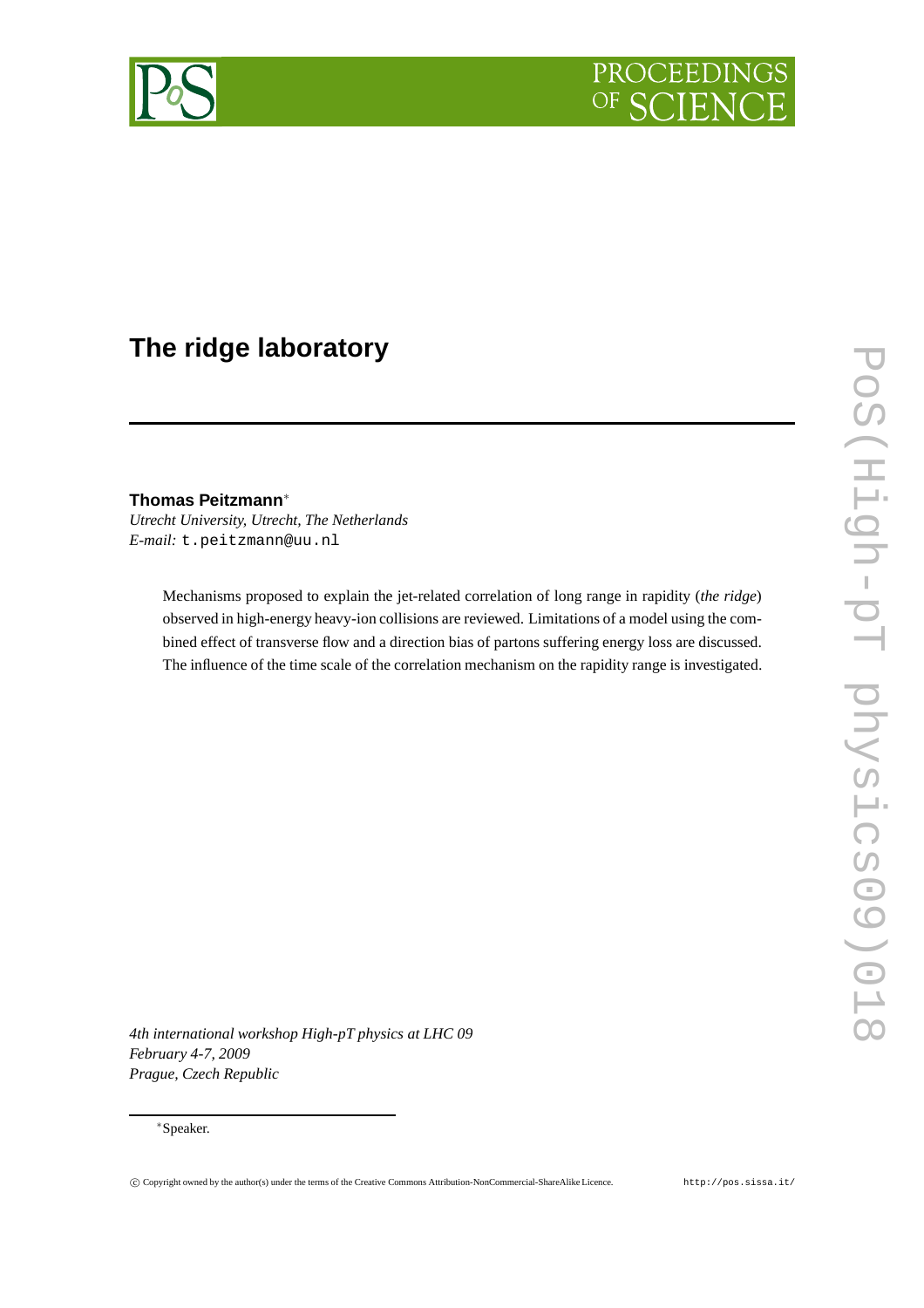# **1. Introduction**

One of the most interesting results obtained in measurements of heavy-ion collisions at RHIC is the existence of the so-called "ridge" [1]. For a trigger hadron of relatively high transverse momentum, the angular correlation with associated hadrons on the same side in central heavy-ion collisions can be described as a two-component structure:

- a narrow peak symmetric in  $\Delta \phi$  and  $\Delta \eta$  similar in strength and shape to correlation structures in p+p collisions interpreted as originating from jets and
- an enhancement narrow in  $\Delta \phi$  but broad in  $\Delta \eta$  (the ridge).

An example of a correlation function as measured by the STAR experiment is shown in Fig. 1. Findings related to the ridge phenomenon are:

- 1. It persists up to very large momenta of the trigger particle ( $p_T \approx 8 \text{ GeV}/c$ ), suggesting a jet-related origin.
- 2. The shape shows a very weak decrease with increasing  $\Delta \eta$  and is consistent with a constant for  $\Delta \eta$  < 1.8. This large range in pseudorapidity requires the correlation to be generated at very early times, when the different rapidity regions are still causally connected.



**Figure 1:** Yield of particles associated with a high  $p<sub>T</sub>$  trigger hadron as a function of  $\Delta \phi$  and  $\Delta \eta$  in central Au+Au collisions at 200 GeV/nucleon as measured by the STAR experiment [1].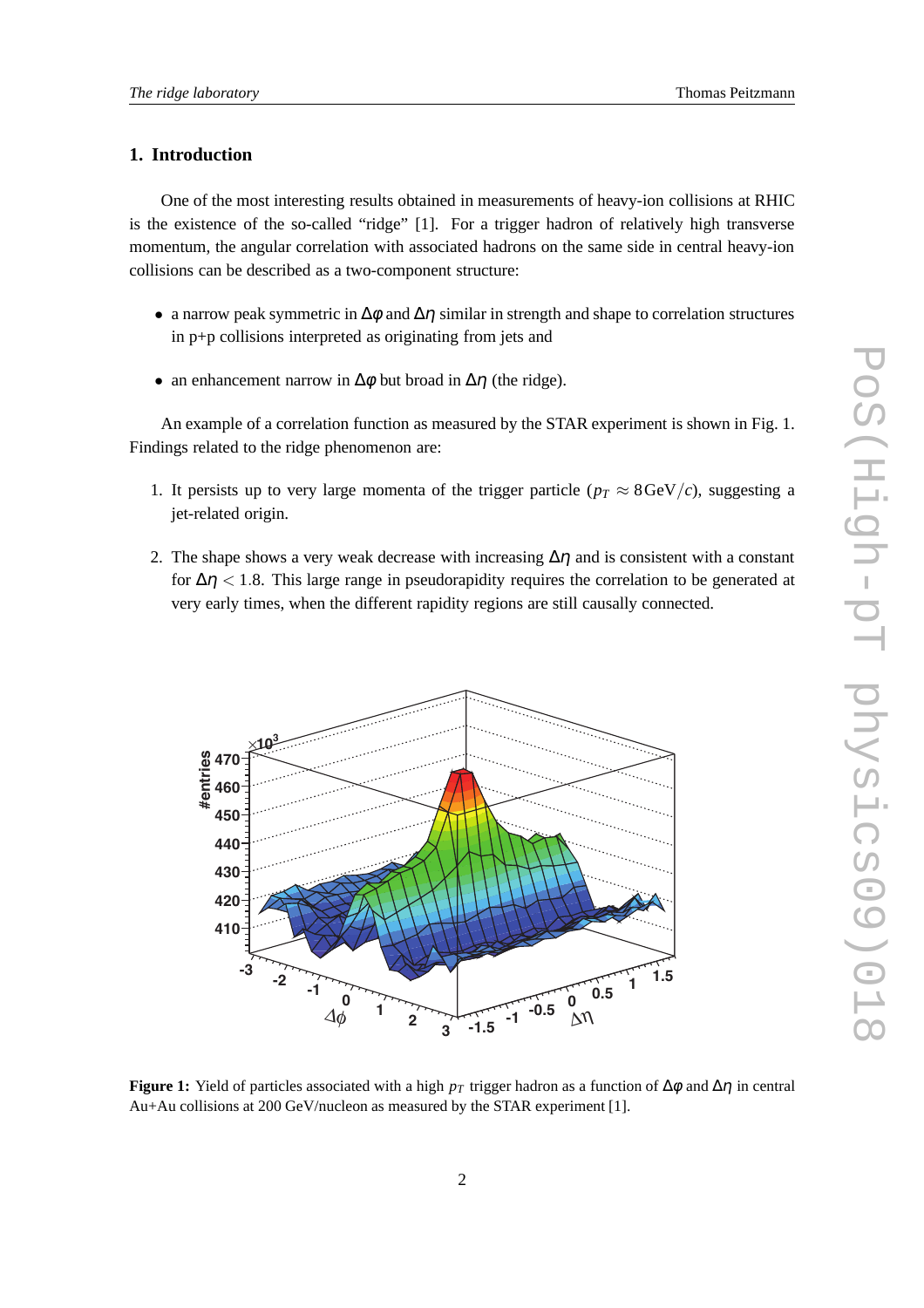3. The momentum distribution of the ridge-associated particles is very similar to that of the bulk of produced particles (or underlying event) and as such different from the distribution of particles associated with the jet-like peak.

There are observations of similar correlation structures for particles of lower momentum, which do not appear to allow a similar, simple separation into a jet-peak and a ridge [2]. It is still under discussion how closely these two phenomena may be related. In what follows I will mostly relate to the properties of the former (hard ridge) and not so much discuss possible explanations for the latter (soft ridge). Also, recently the PHOBOS experiment has reported a semi-soft ridge to exist still for a pseudorapidity separation of  $\Delta \eta \approx 4$  [3].

#### **2. Mechanisms for ridge generation**

The phenomenology of the ridge suggests that there exists a correlation in  $\Delta \phi$  between a hadron from jet fragmentation with a part of the bulk matter spread out in rapidity. Different mechanism leading to the ridge have been discussed in the literature, but none has so far been clearly identified.

In [4] it is first discussed qualitative that transverse flow effects may lead to correlations in rapidity, but no quantitative estimates are given. According to [5, 6] quantum fluctuations extending over a large range in rapidity from glasma flux tubes may be responsible. Here superimposed effects of transverse flow lead to angular correlations. [7] discusses in particular the interplay of viscosity and transverse flow. These investigations [5, 6, 7] are intended as an explanation for the "soft ridge", and will likely not explain the structure associated with a high *p<sup>T</sup>* trigger particle. In [8] attempts are made to explain the ridge as longitudinal broadening of jets. The obtained width is however too narrow to explain the observations.

Ref. [9] introduces a simple model to estimate the correlations arising from the simultaneous effects of parton energy loss and transverse flow. It relies on the fact that from energy loss the hard-scattered parton providing the trigger particle has a directional bias. The spatial position of the hard scattering will be close to the surface and the direction of emission will be focused along the outgoing radial direction. Simple parameterizations for the distribution of the hard scattering points *Pprod* assuming collision scaling (eq. 2 in the paper) and the quenching probability *Pquench* assuming a simple exponential damping with a characteristic quenching length *labs* (eq. 3) are given. The product  $P_{trig}(r, \phi_1) \equiv P_{prod} \cdot P_{quench}$  then describes the distribution of source points and emission angles of the observable trigger particles. Figure 2 shows on the left the distributions for a typical quenching length ( $l_{abs} = 0.5$  fm) studied in [9].<sup>1</sup> The source points are very strongly biased to the surface and the partons are strongly focussed in emission angle in this case. As mentioned in the paper, this focussing is the origin of the azimuthal angle correlation of the ridge structure in this model. It is argued in the paper that bulk matter (originating from flux tubes, strings etc.) produced around the point of hard scattering shows a similar direction bias as the trigger from radial flow. The results given in [9] show still a too large angular width, which already calls for additional mechanisms to reproduce the data. Moreover, the absorption length of  $l_{abs} = 0.5$  fm leads to a much

<sup>&</sup>lt;sup>1</sup>In the presentation at the workshop erroneous estimates of the inclusive suppression have been used - this is corrected here.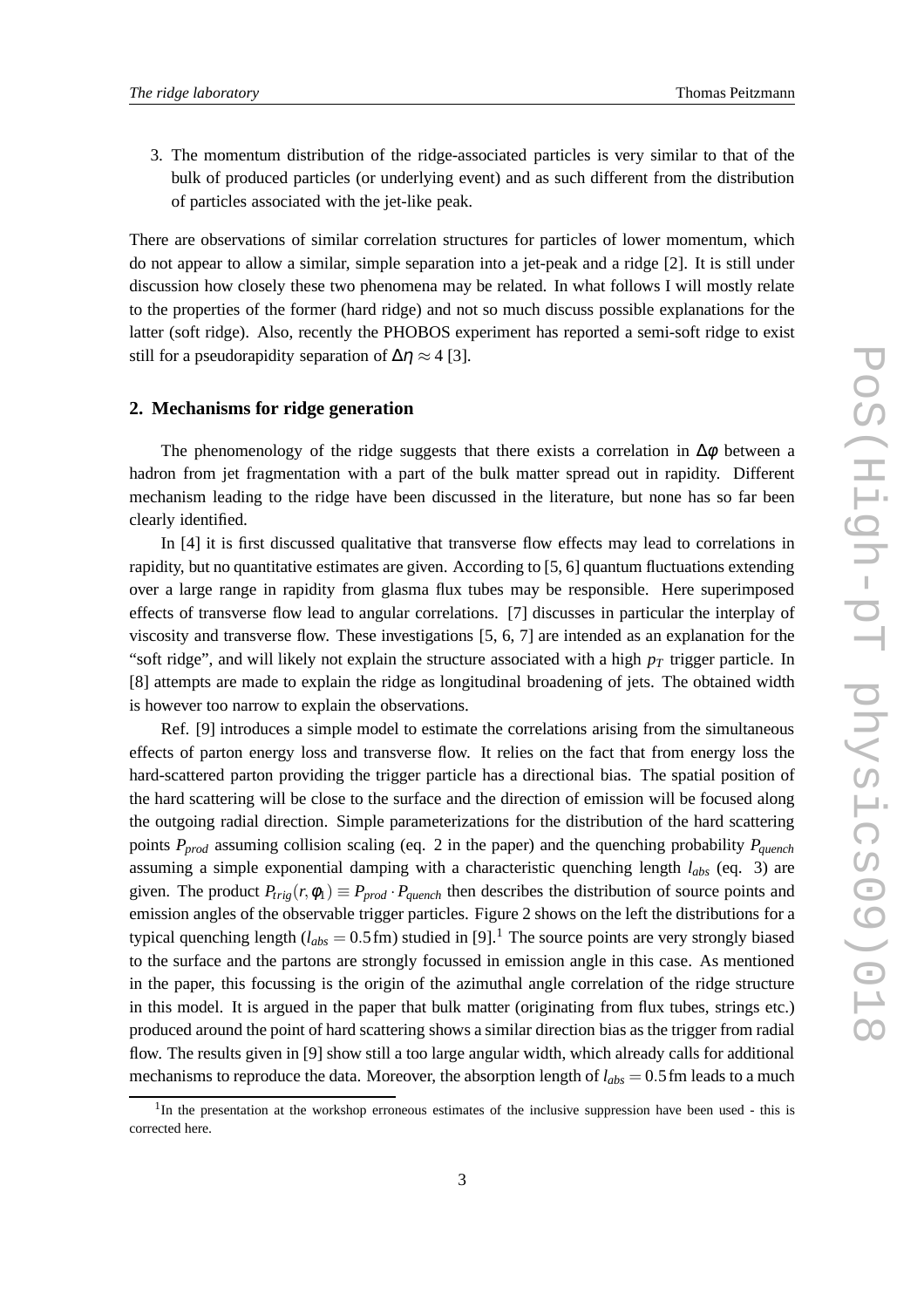

**Figure 2:** Left: Distribution of number of triggers from hard scatterings as a function of their radial position *R* and emission angle  $\phi_1$  relative to the surface normal following the prescription of [9]. Also indicated is the expected inclusive suppression factor *RAA*. Center and right: Illustration of angular emission patterns of jet and bulk as discussed in the text.

stronger inclusive suppression ( $R_{AA} \approx 0.01$ ) than observed experimentally. More realistic values of  $R_{AA}$  are obtained with absorption lengths of the order of  $l_{abs} \approx 3$  fm. For such parameter values the angular correlation would be much weaker, as is mentioned in [9]. In addition, bulk matter elements at all possible emission angles  $\phi_2$  should have similar yield of particles as illustrated in Figure 2 in the center, while a visible correlation structure in  $\Delta \phi = \phi_1 - \phi_2$  as claimed in [9] would need a higher yield at small relative angles. In fact, the hard scattering will take away some energy from the volume element in question, which would rather translate to a reduced yield from the bulk at small relative angles. This makes it unlikely that this model by itself can explain the ridge correlation.

However, there is a natural mechanism, which can enhance the bulk matter. The energy loss of the parton is likely to be deposited in the bulk system leading to a boost or thermal enhancement and in consequence to a larger yield at the same angle visible as a correlation structure (see Figure 2 right).

Such an interaction of jets with the medium is used by another class of models, e.g. via momentum kicks (i.e. elastic energy loss) [10] or via gluon radiation enhancing the thermal medium [11]. We will not discuss those mechanisms in detail here, but both models seem to explain many aspects of the experimental phenomena. If these, or similar explanations are valid this would make the ridge a very useful tool to study the jet-medium interaction. There is, however, a limit in the possible rapidity range for such model where the correlation is created by final state interactions, as I will discuss below.

In [12] the authors estimate effects of collective flow on jets. Quantitatively this leads to interesting results, but the major assumption of the calculations, maximal coupling of jets to collective flow is certainly questionable. It is very briefly discussed how jets may obtain e.g. transverse flow. One of the possible mechanisms given, initial state  $k<sub>T</sub>$  broadening, does not lead to *collective* flow – so no space-momentum correlations. Another mechanism mentioned relates to radial colour fields. Those should be delayed relative to longitudinal fields [13] and should thus only act on partons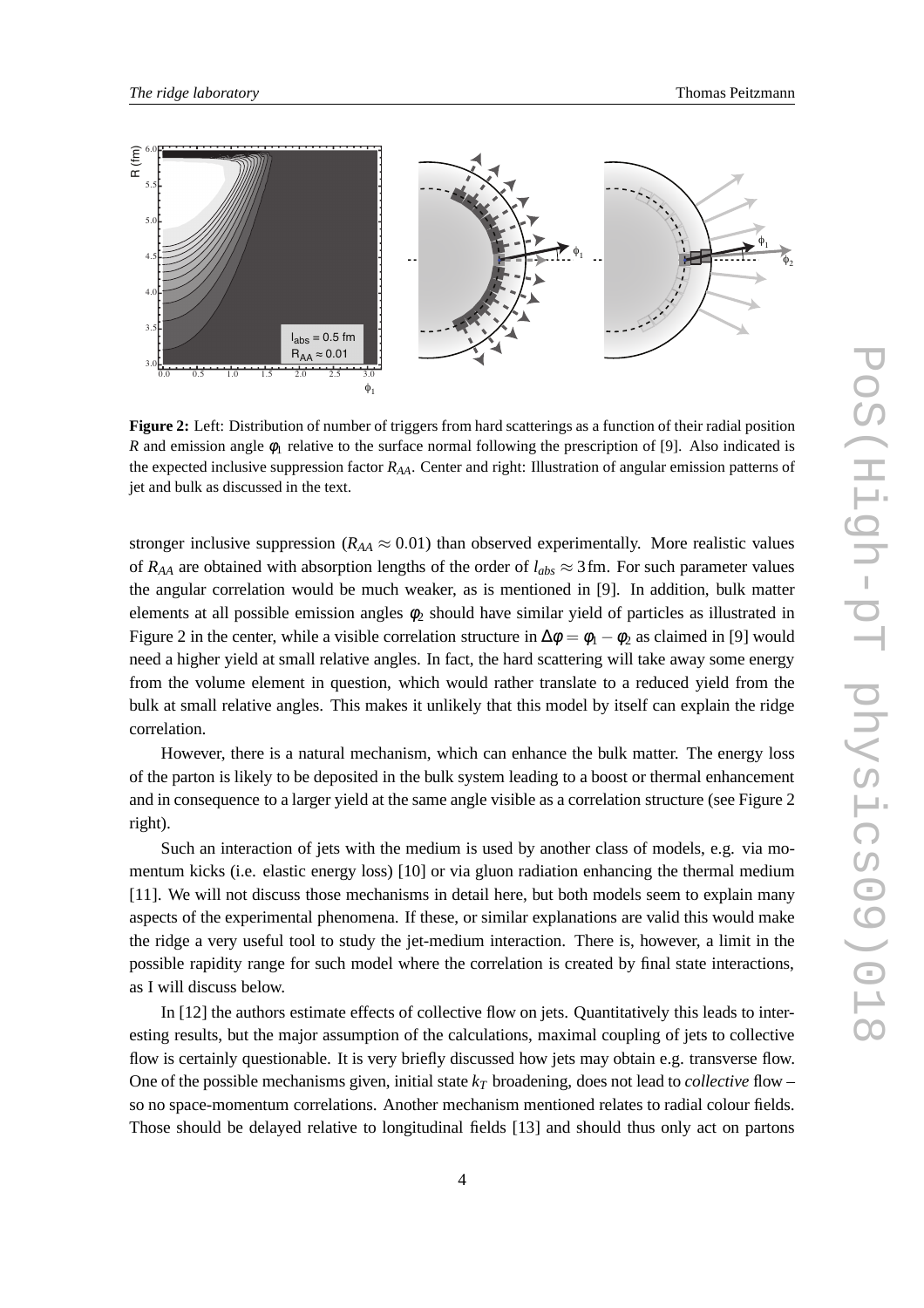after the hard scattering. While the fragmentation of a jet is certainly modified by such final state effects (like e.g. parton energy loss), it is unlikely that it will so strongly influence the higher  $p_T$ fragments, which appear to emerge like in vacuum fragmentation.

A large extent in rapidity can naturally be explained by initial state effects. Mechanisms have to provide some coupling between a hard scattered parton and the underlying event. Brodsky has proposed [14] that the directional bias in initial  $k<sub>T</sub>$  of the parton one gets from using a high  $p<sub>T</sub>$ trigger should also be reflected in a similar bias in the DGLAP radiation of that parton. The latter radiation would be distributed over a broad range in rapidity, possibly interact with the matter present and turn into hadrons leading to the ridge. As for all such initial state effects one would expect a direct photon trigger to be accompanied by a similar correlation, while for final state mechanisms photons should have a strongly reduced correlation.

In principle, Fermi motion of the nucleons could introduce a similar effect. Here a directional bias of the hard scattered partons would also be carried by the spectator partons in the same nucleon, which should contribute to the bulk matter. However, the small magnitude of Fermi momentum may be insufficient to produce a strong enough effect.

### **3. Time scales and rapidity range**

A limit on the time when the correlation can be last introduced is given in [5]. For two particles freezing out at τ<sub>fo</sub> to be causally related with a rapidity separation 2∆*y*, the process responsible has to happen at a time:

$$
\tau < \tau_{\text{fo}} \cdot \exp\left(-\Delta y\right). \tag{3.1}
$$

For the symmetric case of two (soft) particles both emitted from the same mechanism as discussed in [5] ∆*y* corresponds to half the rapidity difference between the two. If one deals with a hard parton defining the rapidity of the trigger particle and emitting another particle (e.g. a gluon) which then creates the associated hadron ∆*y* would just be the rapidity difference between those.<sup>2</sup> This limit does, however, not take into account transverse degrees of freedom. In particular mechanisms involving energy transfer from a high-energy parton to the bulk will involve particles (e.g. radiated gluons) carrying transverse momentum. If their longitudinal velocity is just a fraction  $\beta_L < 1$ , the correlation cannot stretch out as far in rapidity. An analog estimate to eq. 3.1 yields:

$$
\tau < \tau_{\text{fo}} \cdot \left[ \exp\left(-\Delta y\right) - \frac{1 - \beta_L}{\beta_L} \sinh\left(\Delta y\right) \right]. \tag{3.2}
$$

The requirement for final state effects  $\tau > 0$  then yields a limited rapidity range, which is just the rapidity of the emitted gluon in the longitudinal rest frame of the hard scattered parton:

$$
\Delta y_{max} \approx \frac{1}{2} \ln \left( \frac{1 + \beta_L}{1 - \beta_L} \right). \tag{3.3}
$$

For an emission angle of e.g.  $60^\circ$  the maximum rapidity range of the correlation would already only be of the order of ∆*ymax* ≈ 1.3. As gluons reaching to the higher rapidities would have less

 $2$ In the first case both particles can move longitudinally with respect to their common origin, while in the second the associated particle can move longitudinally relative to the trigger.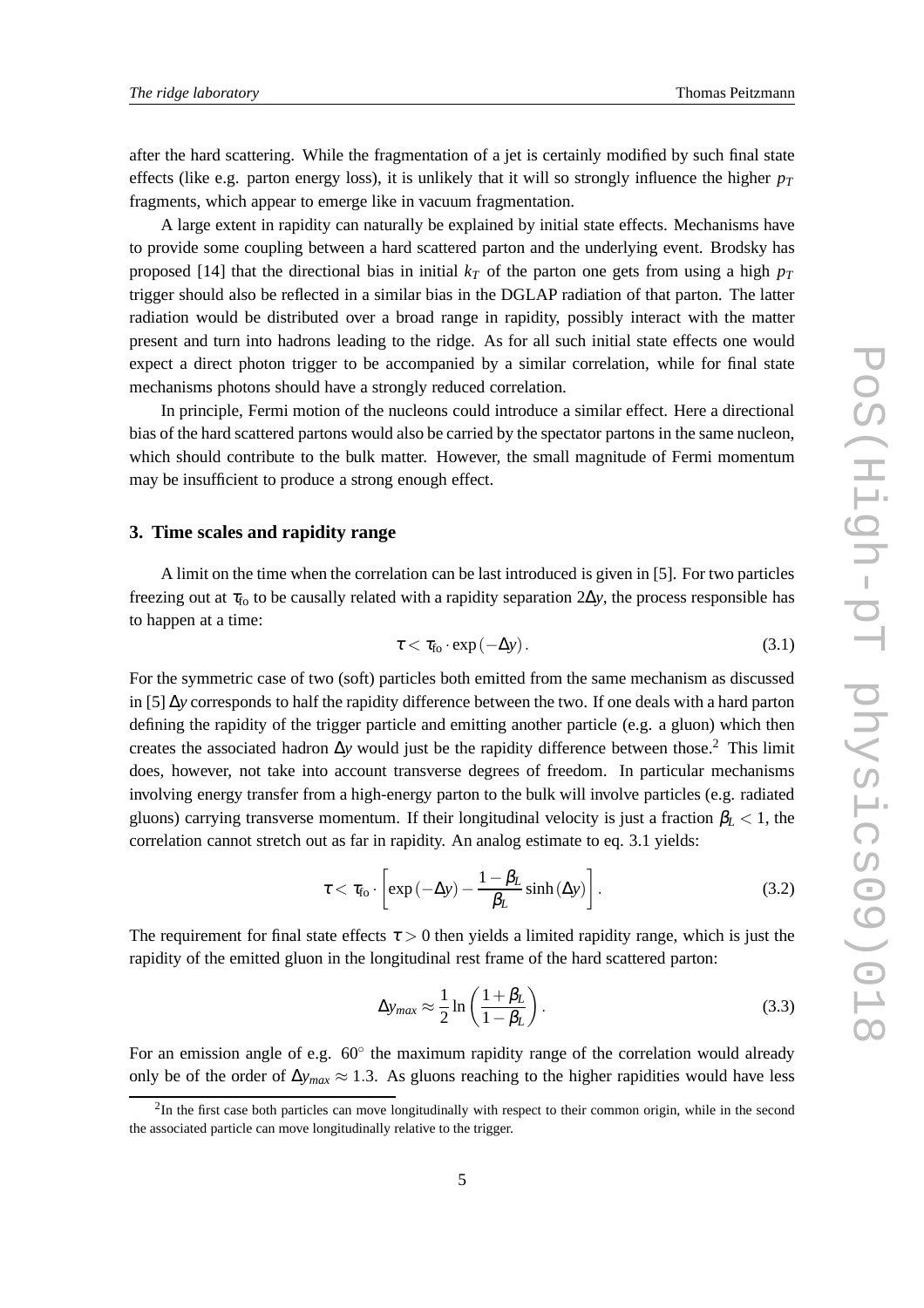transverse momentum, one should in addition expect a decrease of the strength of the correlation with increasing rapidity difference. The STAR data do not completely rule out such a dependence – a careful analysis of this dependence will be very interesting. But it is difficult to explain a correlation at  $\Delta y \approx 4$  as observed by PHOBOS [3] with such mechanisms.

## **4. Conclusions**

There exists at present no theoretical model quantitatively explaining all experimental observations related to the ridge. Models using final state interactions must run into the constraints of causality, which will limit the rapidity range and should also lead to a decrease of the correlation strength for larger rapidity difference. However, if these can be shown to be responsible for the effect (or some part of it), the ridge would provide an interesting laboratory to study both parton energy loss and properties of the bulk matter. The strength of the correlation should be a measure of the amount of energy loss. Furthermore, the associated particles in the ridge represent a sample of the bulk from a relatively well defined region of the fireball with probably slightly higher temperature and/or velocity. So all studies of the thermal properties – certainly hadrochemical composition and inverse slopes for different species, more speculatively also photon and charm production – of this matter may be studied in a controlled way.

Models involving initial state correlations are free from the limitations imposed by interaction time scales, so they could extend over the entire rapidity range. Such models still have to be quantified and compared to experimental data.

A number of additional tests should be performed:

- For initial state mechanisms one would expect the ridge structure to be also present for photon triggers, while it should be strongly reduced in this case for models built on parton energy loss.
- Dijet events should have different sensitivity for the structure for final state mechanisms because of their different surface bias and for initial state mechanisms because of the approximate momentum balance.
- Heavy quark triggers should also show a difference for final state models. A slightly weaker correlation would be expected. May be the dead-cone effect in gluon radiation would even lead to a more complicated angular substructure of the correlation.

For LHC this will certainly remain an interesting topic. The larger accessible rapidity range should make the discrimination of initial and final state effects clearer. The larger background from the increased multiplicity will make such studies more difficult, but at the same time, the much larger dynamic range in  $p<sub>T</sub>$  and higher yield for hard scattered partons will be advantageous. *I'd like to thank the organisers for the stimulating workshop. Fruitful discussions with S. Brodsky and T. Renk are gratefully acknowledged.*

## **References**

[1] J. Putschke et al. (STAR Collaboration), *J.Phys.G* **34** (2007) S679; [arXiv:nucl-ex/0701074].